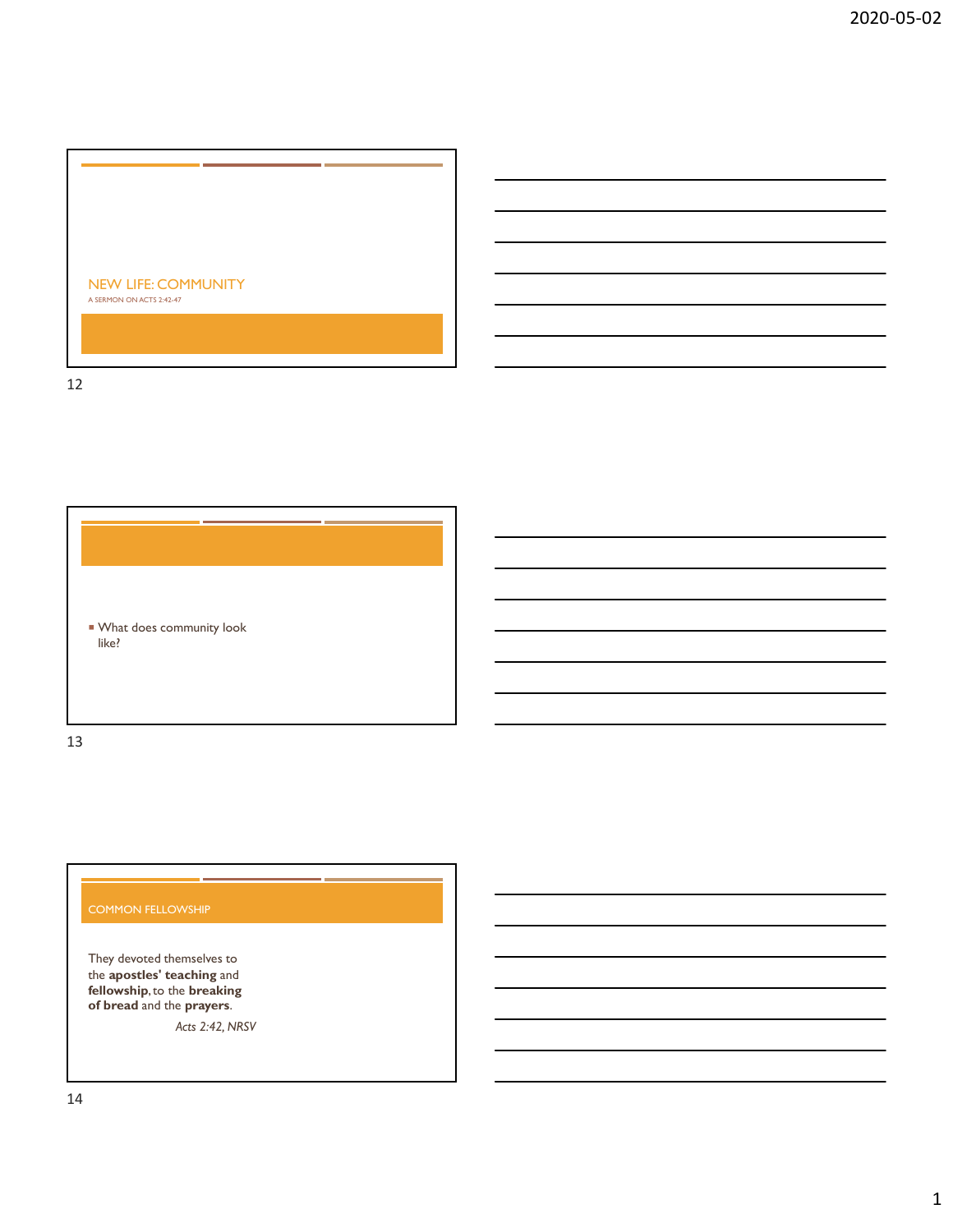### COMMON FELLOWSHIP

### **Apostolic Teaching**

Awe came upon everyone, because many wonders and signs were being done by the apostles. (Acts 2:43)

15

# COMMON FELLOWSHIP

**Fellowship** 

All who believed were together and had all things in common; (Acts 2:44)

16

### COMMON FELLOWSHIP

### Sharing

 They would sell their possessions and goods and distribute the proceeds to all, and had all they believed were together<br>and had all things in commons<br>radial data things in commons<br>(Acts 2:44)<br>they would sell their<br>proceeds to all<br>proceeds to all<br>proceed is a proceed in the proceed<br>is any had need ... bread at home and ate their food with glad and generous hearts, (Acts 2:45-6)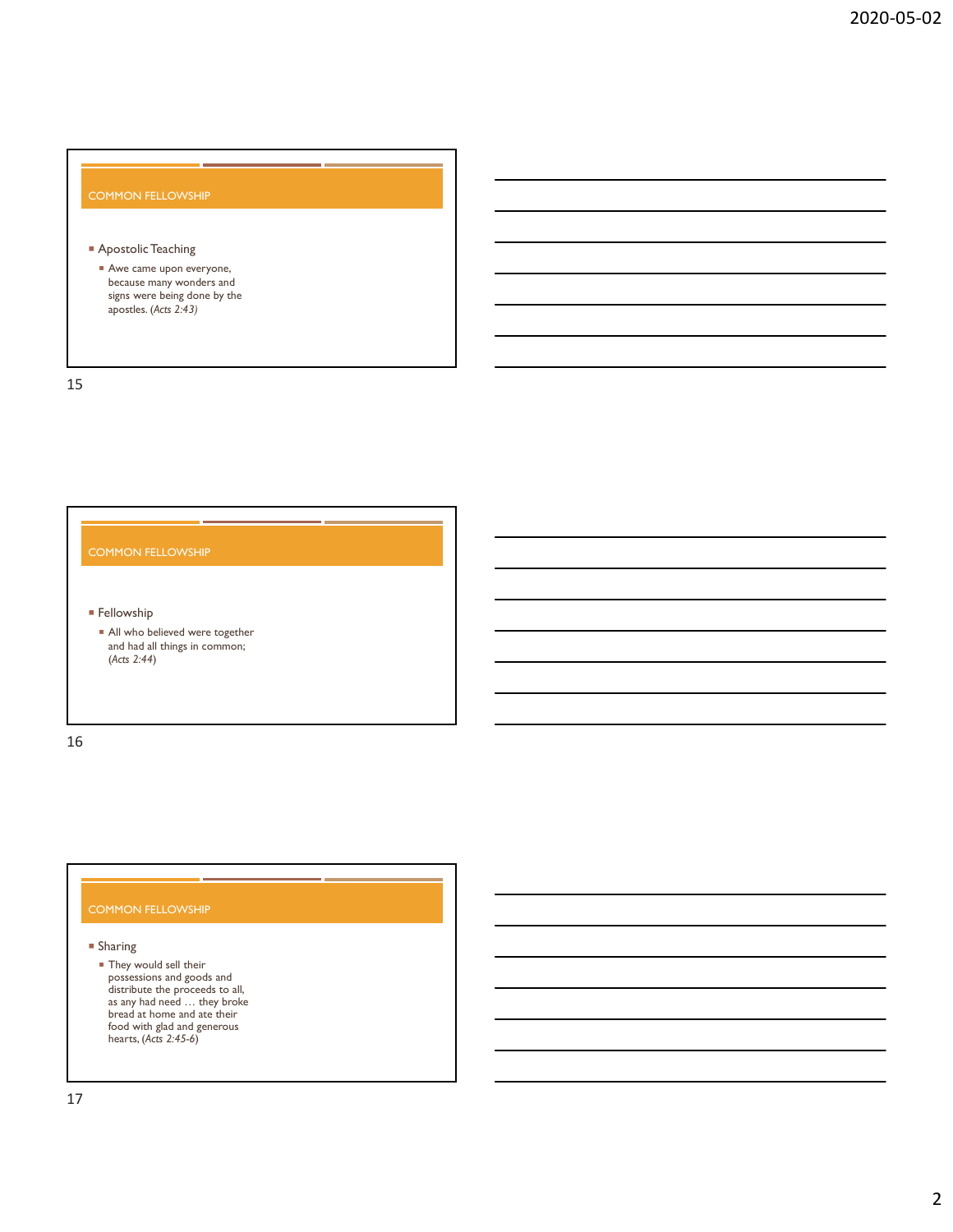## COMMON FELLOWSHIP

## **Praise**

 Praising God and having the goodwill of all the people (Acts 2:47)

18

- **Forming**
- **Fiendly, low conflict**
- "Praise<br>
"Praise God and having the<br>
goodwill of all the people (Acts<br>
2:47)<br>
COMFLICT IN COMMUNITY<br>
"Freming<br>
"Firendy, low conflict<br>
"Hermbrast bink about<br>
"leadership and follower roles<br>
and who will fill these roles"<br> Praise<br>
Praising God and having the<br>
Praising Sol and having the<br>
2:47)<br>
Discreption of all the people (Acts<br>
2:47)<br>
The mehers think about<br>
The mehers that about the model of the state of the state of the state of the sta <sup>a</sup> Praising God and having the<br>
goodwill of all the people (Acts<br>
2.47)<br>
<br> **DNIFILICT IN COMMUNITY**<br>
Forming<br>
Friendly, low conflict<br>
"members think about<br>
and who will fill these roles"<br>
(Egorf & Chester, 142) - Training would hall the people (Acts<br>
2004vill of all the people (Acts<br>
2.47)<br>
DNFLICT IN COMMUNITY<br>
Friendly, low conflict<br>
"Training Friendly, low conflict<br>
"Training Friendly, low conflict<br>
and who will fill these rol Friendy, low conflict<br>
"members think about<br>cancers in a bilower roles"<br>and who will fill these roles"<br>(Egolf & Chester, 142)<br>
(Egolf & Chester, 142)<br>
<br>
Divince<br>
Hocsile, stressful<br>
""interpersonal conflict"<br>
"interpersona

19

- **Storming**
- **Hostile**, stressful
- $\blacksquare$  "interpersonal conflict 142)